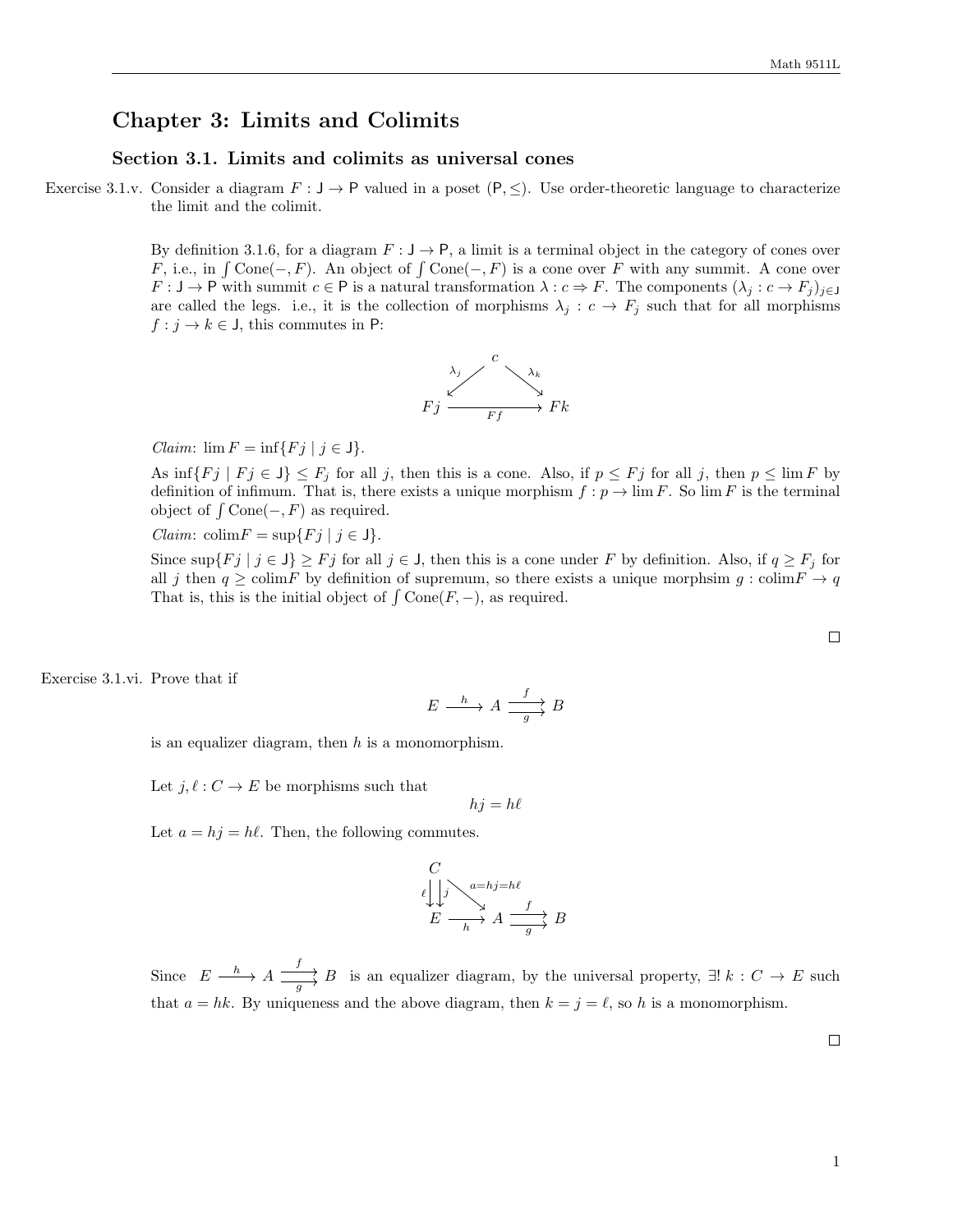Exercise 3.1.vii. Prove that if

$$
\begin{array}{ccc}\nP & \xrightarrow{k} & C \\
h & \downarrow & \downarrow g \\
B & \xrightarrow{f} & A\n\end{array}
$$

is a pullback square and  $f$  is a monomorphism, then  $k$  is a monomorphism.

Suppose  $f$  is a monomorphism. Let  $j, \ell : D \to P$  be such that

 $kj = k\ell$ 

By hypothesis, this commutes.



Then,  $gkj = gk\ell$ . Since the diagram commutes, then

$$
fhj=fh\ell
$$

Since  $f$  is a monomorphism, then

$$
hj = h\ell
$$

That is,  $kj = k\ell$  and  $hj = h\ell$ . By the universal property of the pullback P, then

 $j = \ell$  $\Rightarrow$  k is a monomorphism.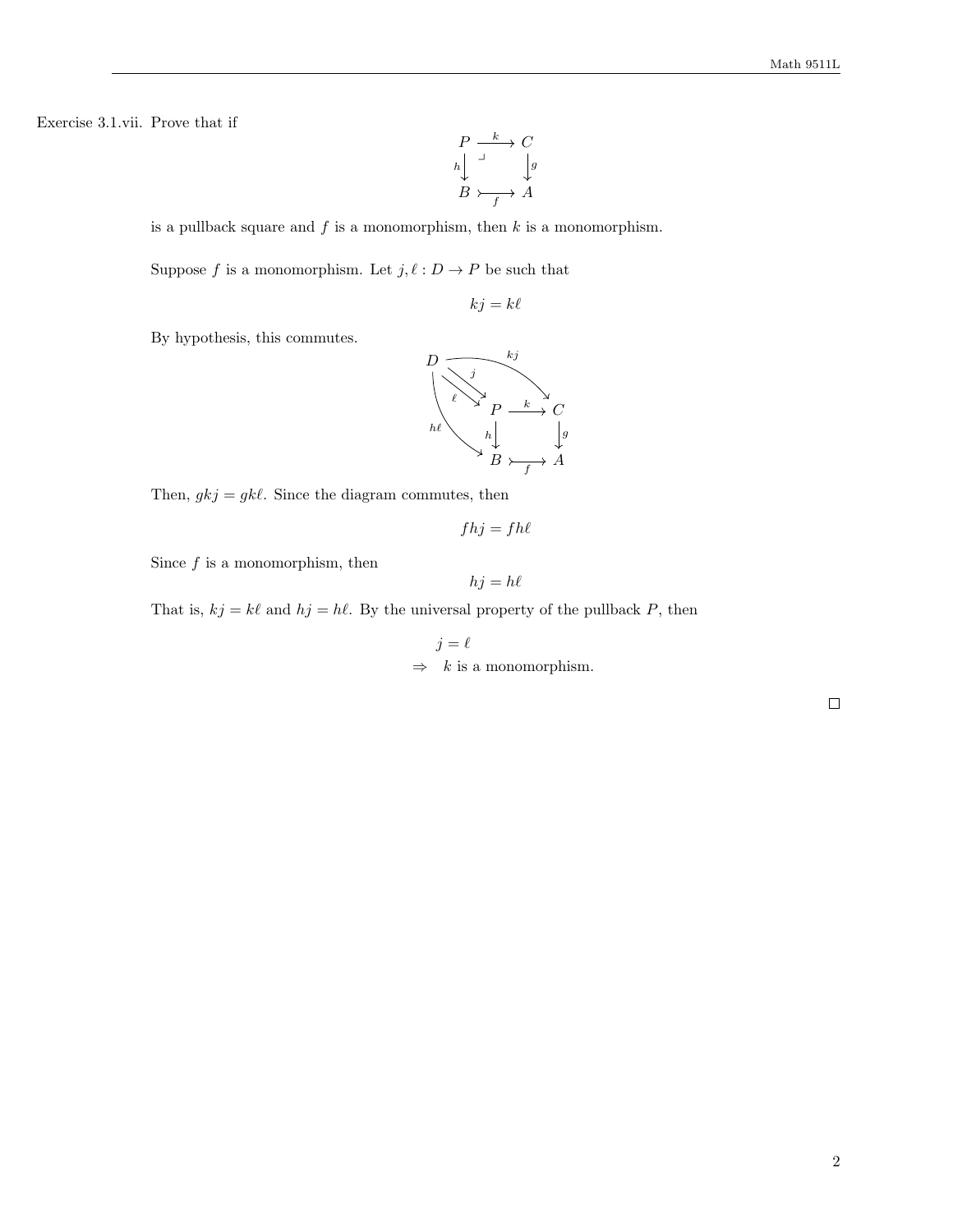Exercise 3.1.viii. Consider a commutative rectangle



whose right-hand square is a pullback. Show that the left-hand square is a pullback if and only if the composite rectangle is a pullback.

Label the diagram as follows.



⇒: Suppose the left-hand square is a pullback. To show that the composite rectangle is a pullback, suppose the following diagram commutes:



Since the right-hand square is a pullback, there exists a unique map  $k_1 : P \to B$  such that this commutes:



Since the left-hand square is a pullback, then there exists a unique  $k_2 : P \to A$  such that the following commutes.



Therefore, the composite rectangle is a pullback.

 $\Leftarrow$ : On the other hand, suppose the composite rectangle is a pullback.

To show that the left-hand square is a pullback, suppose the following diagram commutes.

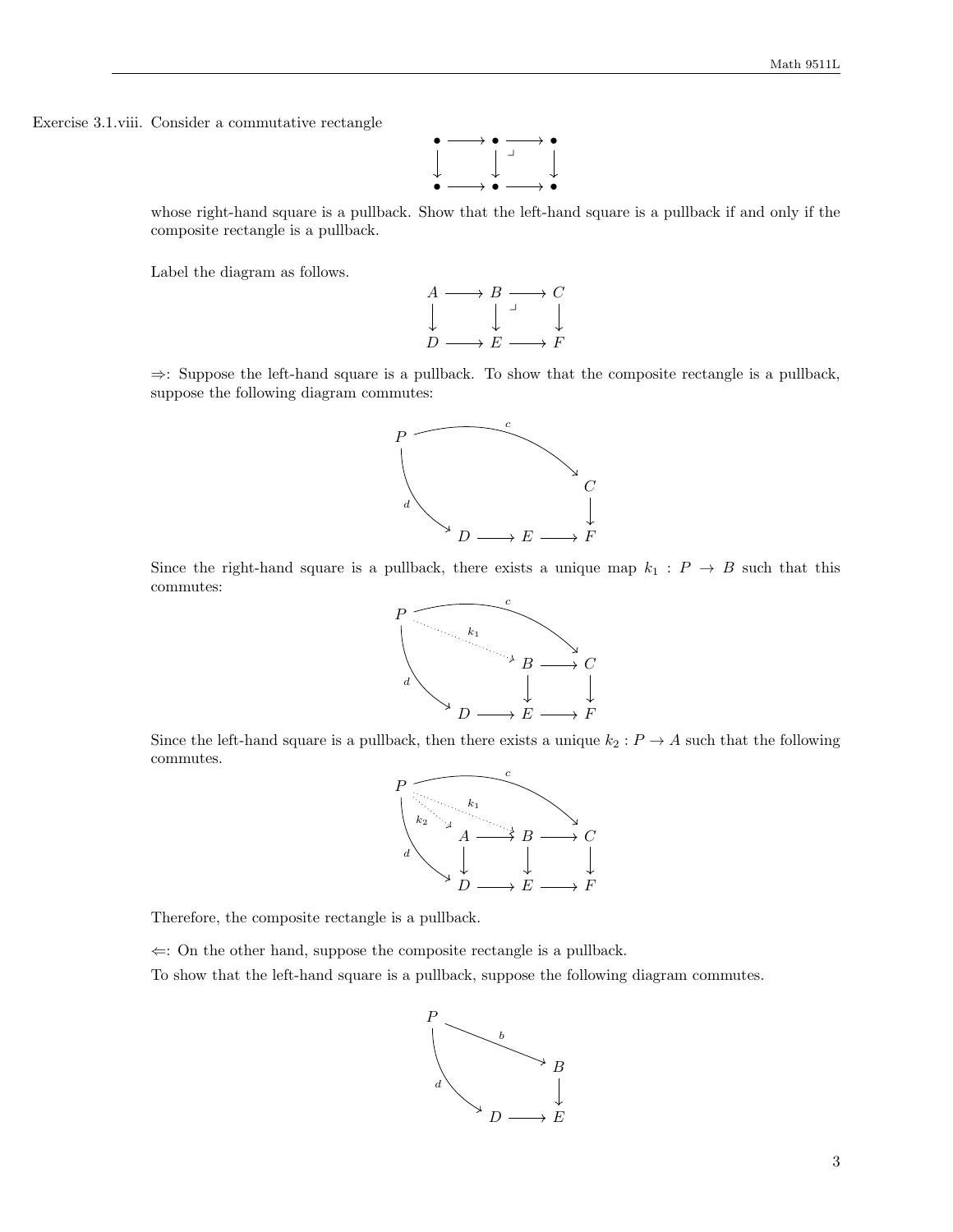Then, this also commutes



Since the composite rectangle is a pullback,  $\exists ! k_1 : P \to A$  such that



Hence, if  $g \circ k_1 = b$ , then it follows that the left-hand square is also a pullback. To this end, note that they both "fit" into the commutative diagram given by:



Since the right-hand square is a pullback, there exists exactly one such morphism (by uniqueness) and hence

$$
g\circ k_1=b
$$

Thus, the left-hand square is a pullback.

 $\Box$ 

Exercise 3.1.xiii. What is the coproduct in the category of commutative rings?

A coproduct  $\coprod_{j\in J} A_j$  is the colimit of a diagram  $(A_j)_{j\in J}$  indexed by a discrete category J. A cone under such a diagram is a J-indexed family of ring homomorphisms  $(\lambda_j : F_j \to c)_{j \in J}$  with no further constraints. Suppose  $R, S \in \mathsf{CRing}$  are rings with nadir a ring  $Y \in \mathsf{CRing}$ . That is, there are ring homomorphisms  $f : R \to Y$  and  $g : S \to Y$ .



The legs of this cone are (inclusion) ring homomorphisms i, j such that  $i : R \to R \coprod S, j : S \to R \coprod S$ so that this commutes:

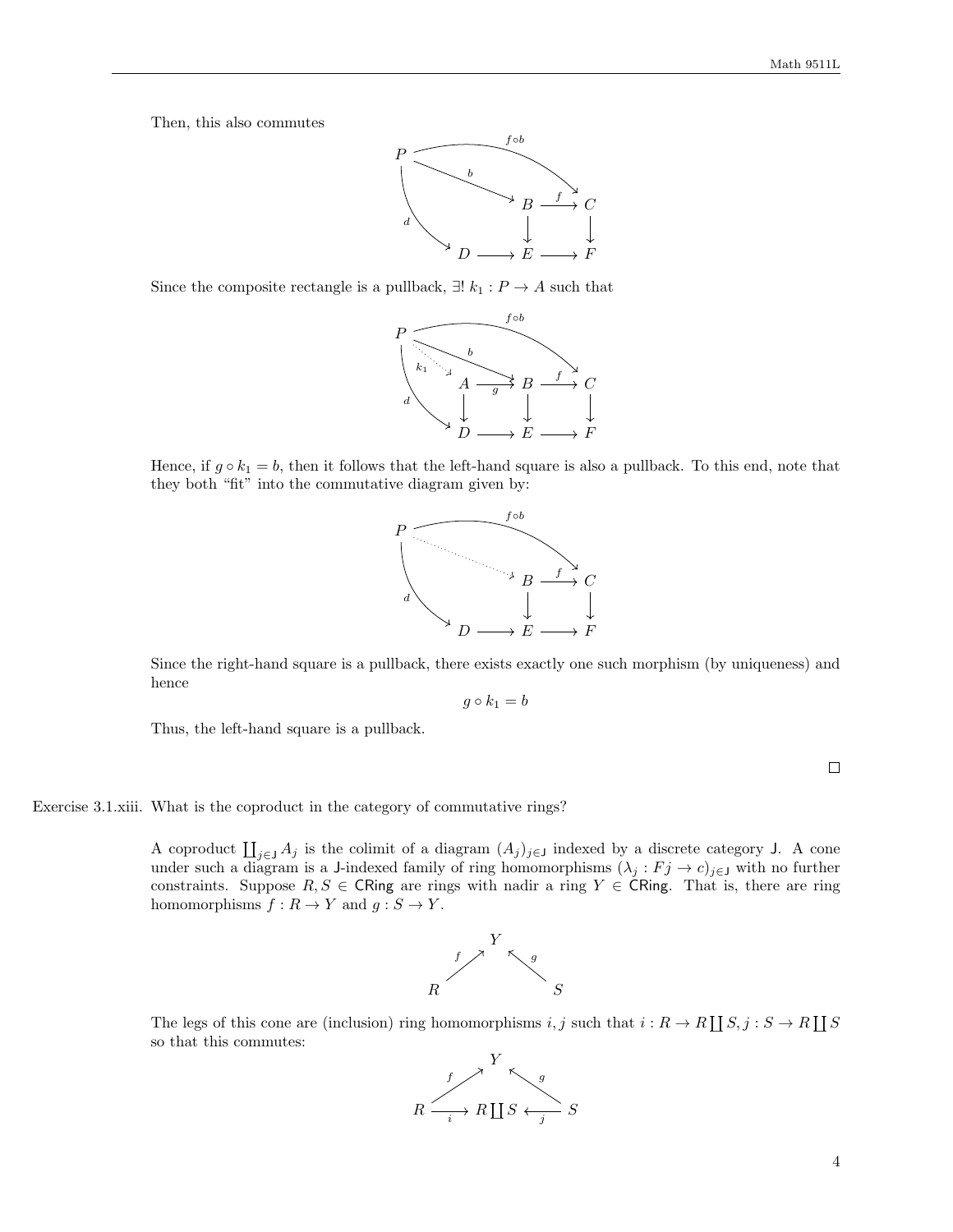By the coproduct being being the initial object, there exists a unique ring homomorphism  $k : R \coprod S \to$ Y such that



This is exactly the universal property of  $R \otimes_{\mathbb{Z}} S$ , so  $R \coprod S = R \otimes_{\mathbb{Z}} S$  (tensor product of the underlying abelian groups of  $R$  and  $S$ ).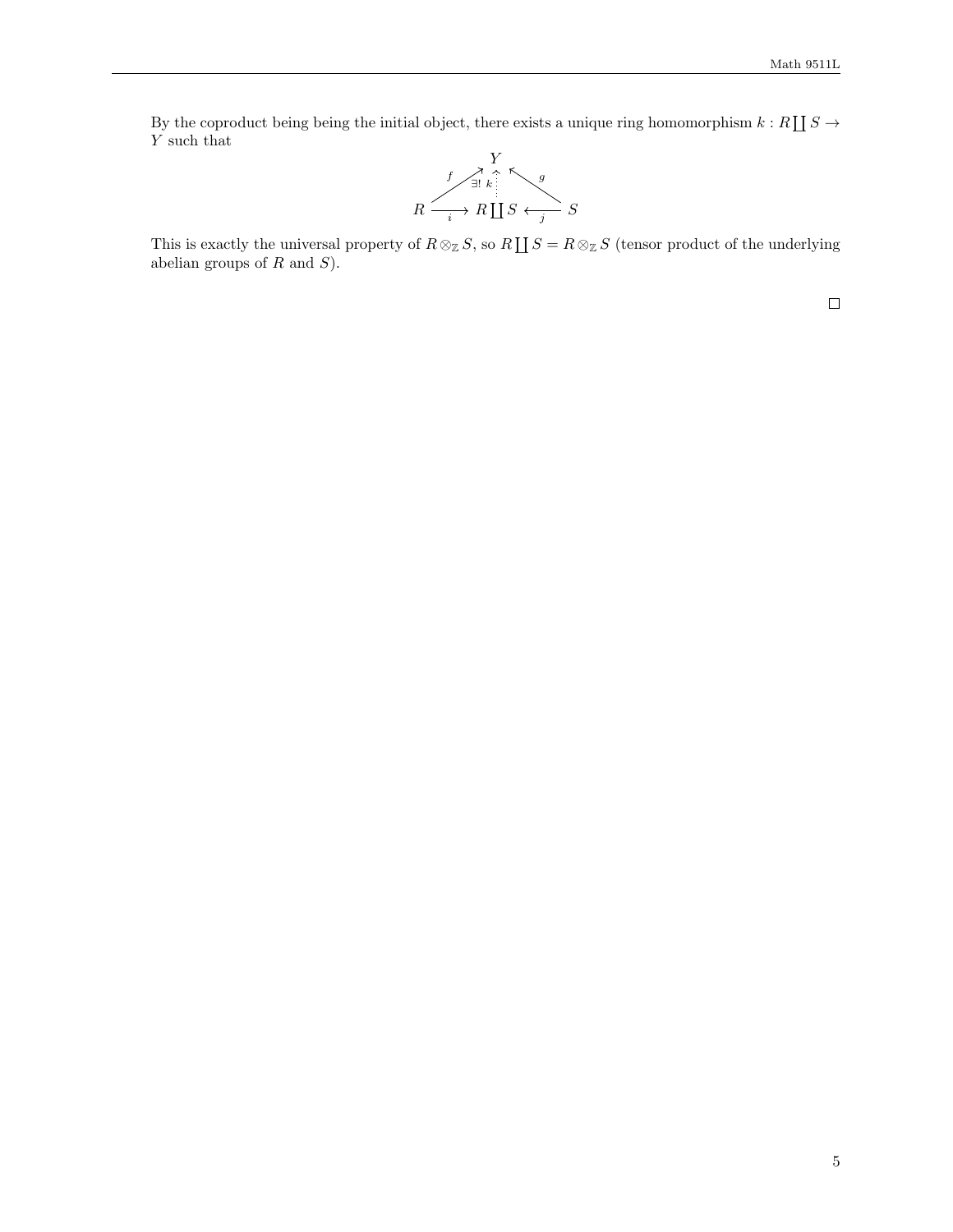# Section 3.2. Limits in the category of sets

Exercise 3.2.v. Show that for any small category J, any locally small category C, and any pair of parallel functors  $F, G: J \rightrightarrows C$ , there is an equalizer diagram

$$
\operatorname{Hom}(F,G) \longrightarrow \begin{array}{c} \mathsf{C}(Fj',Gj') \xrightarrow{Ff^*} & \mathsf{C}(Fj,Gj')\\ \pi_{j'} \uparrow & \uparrow \pi_f\\ \operatorname{Hom}(F,G) \longmapsto \prod_{j \in \text{obj}} \mathsf{C}(Fj,Gj) \xrightarrow{\longrightarrow} \prod_{f:j \to j' \in \text{morJ}} \mathsf{C}(Fj,Gj')\\ \pi_j \downarrow & \downarrow \pi_f\\ \mathsf{C}(Fj,Gj) \xrightarrow{\longrightarrow} \mathsf{C}(Fj,Gj') \end{array}
$$

Note: this construction gives a second formula for  $Hom(F, G)$  as a limit in Set.

First note that by definition,  $F f^* = -F f$  and  $Gf_* = Gf - \dots$ . Now, let  $h : \text{Hom}(F, G) \rightarrow \prod$ j∈obJ  $\mathsf{C}(Fj,Gj)$ denote the monomorphism such that  $(\alpha : F \Rightarrow G) \stackrel{h}{\longmapsto} \prod$  $\prod_{j\in J} \alpha_j$  where  $(\alpha_j : F_j \to G_j)_j$  are the components of  $\alpha$ . Applying  $\pi_{j'}$  followed by  $F f^*$  yields  $\alpha_{j'} \circ F f$  for each component  $\alpha_{j'}$ . Hence, the top arrow in the double arrows is  $F^*$  (pre-composition by F) and analogously the bottom arrow is  $G_*$ . i.e., we have

$$
\mathsf{Hom}(F,G) \xrightarrow{\hbar} \prod_{j \in \text{obj}} \mathsf{C}(Fj,Gj) \xrightarrow{\hbar^*} \prod_{j \in \text{obj}} \mathsf{C}(Fj,Gj) \xrightarrow{\hbar^*} \prod_{f:j \to j' \in \text{morJ}} \mathsf{C}(Fj,Gj')
$$
\n
$$
\xrightarrow{\pi_j} \bigcup_{j \in \text{obj}} \mathsf{C}(Fj,Gj) \xrightarrow{\hbar^*} \prod_{f:j \to j' \in \text{morJ}} \mathsf{C}(Fj,Gj')
$$

That is, we have the following for  $\alpha \in \text{Hom}(F, G)$ :

$$
\alpha \xrightarrow{h} (\alpha_j)_{j \in J} \xrightarrow{F^*} (\alpha_j \circ Ff)_{f \in \text{morJ}}
$$
  

$$
\alpha \xrightarrow{h} (\alpha_j)_{j \in J} \xrightarrow{G_*} (Gf \circ \alpha_j)_{f \in \text{morJ}}
$$

To show that  $Hom(F, G)$  is an equalizer, let  $a: D \to \prod$ j∈obJ  $\mathsf{C}(Fj,Gj) \in \mathsf{Set}$  be arbitrary. i.e.,

$$
D \longrightarrow a
$$
  
Hom $(F, G) \longrightarrow \prod_{h \text{ is odd}}^{n} C(Fj, Gj) \xrightarrow{F^*} \prod_{f:j \to j' \in \text{morJ}} C(Fj, Gj')$ 

That is, for each  $d \in D$ ,

$$
a(d) = (g_j^d)_{j \in \text{obj}}
$$

where  $g_j^d : F_j \to G_j \in \mathbb{C}$  for each j is completely characterized by a.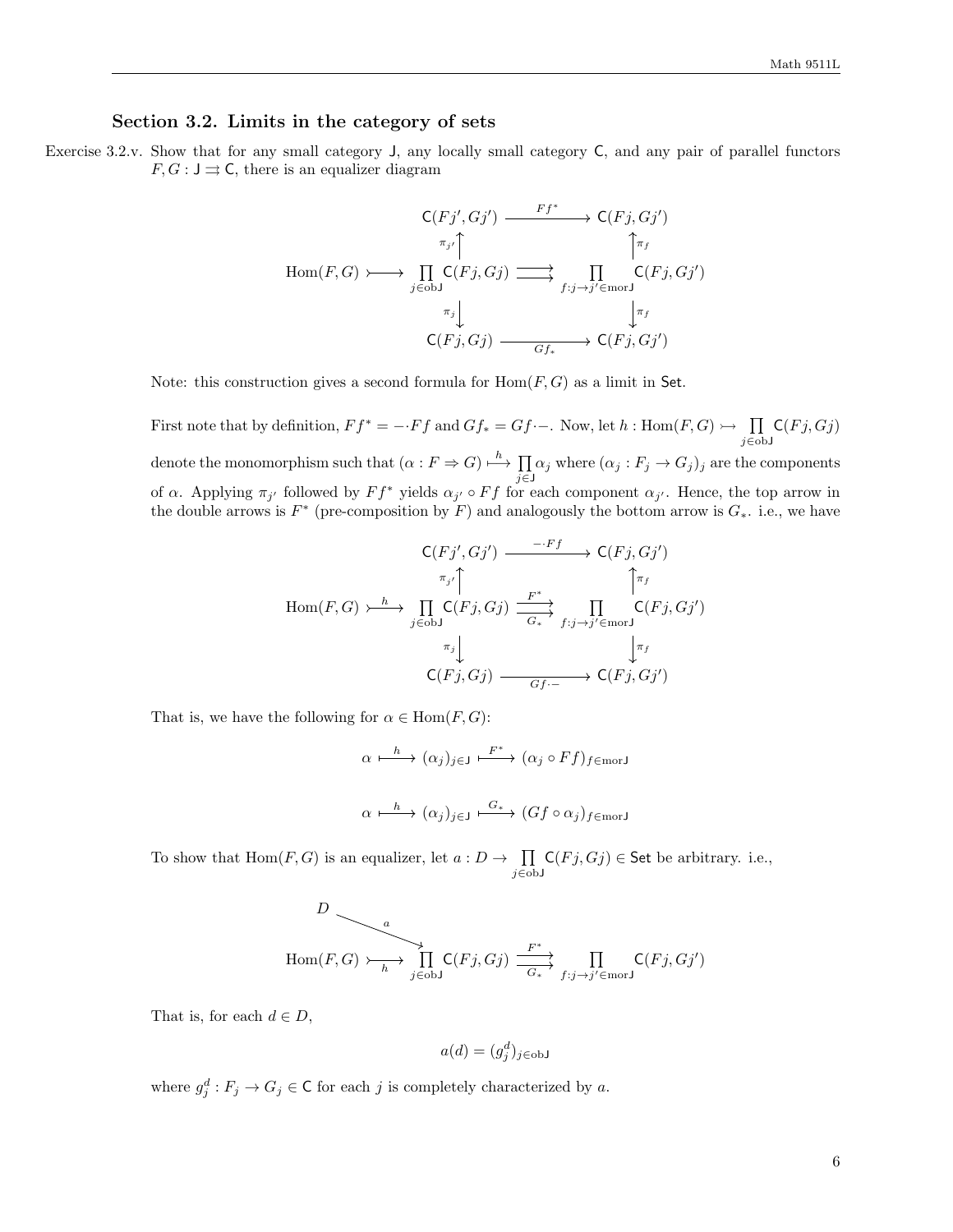Now, define  $m: D \to \text{Hom}(F, G)$  by

$$
m: d \mapsto \alpha^d: F \Rightarrow G
$$
  
where  $g_j^d = \alpha_j^d: F_j \to G_j$  is the  $j^{th}$  summand of  $a(d)$   

$$
\downarrow D
$$
  

$$
\downarrow D
$$
  
Hom $(F, G) \rightarrow \downarrow D$   

$$
\downarrow D
$$
  

$$
\downarrow D
$$
  

$$
\downarrow D
$$
  

$$
\downarrow D
$$
  

$$
\downarrow D
$$
  

$$
\downarrow D
$$
  

$$
\downarrow D
$$
  

$$
\downarrow D
$$
  

$$
\downarrow D
$$
  

$$
\downarrow D
$$
  

$$
\downarrow D
$$
  

$$
\downarrow D
$$
  

$$
\downarrow D
$$
  

$$
\downarrow D
$$
  

$$
\downarrow D
$$
  

$$
\downarrow D
$$
  

$$
\downarrow D
$$
  

$$
\downarrow D
$$
  

$$
\downarrow D
$$
  

$$
\downarrow D
$$
  

$$
\downarrow D
$$
  

$$
\downarrow D
$$
  

$$
\downarrow D
$$
  

$$
\downarrow D
$$
  

$$
\downarrow D
$$
  

$$
\downarrow D
$$
  

$$
\downarrow D
$$
  

$$
\downarrow D
$$
  

$$
\downarrow D
$$
  

$$
\downarrow D
$$
  

$$
\downarrow D
$$
  

$$
\downarrow D
$$
  

$$
\downarrow D
$$
  

$$
\downarrow D
$$
  

$$
\downarrow D
$$
  

$$
\downarrow D
$$
  

$$
\downarrow D
$$
  

$$
\downarrow D
$$
  

$$
\downarrow D
$$
  

$$
\downarrow D
$$
  

$$
\downarrow D
$$
  

$$
\downarrow D
$$
  

$$
\downarrow D
$$
  

$$
\downarrow D
$$
  

$$
\downarrow D
$$
  

$$
\downarrow D
$$
  

$$
\downarrow D
$$
  

$$
\downarrow D
$$
  

$$
\downarrow D
$$
  

$$
\downarrow D
$$
<

This defines a natural transformation since by the commutativity of the diagram,

 $Ff^*\pi_{j'}a = Gf_*\pi_j a$ 

and by construction this means that  $hm = a$ . This is also unique since it is completely characterized by a. As the universal property of the equalizer holds, then  $Hom(F, G)$  is an equalizer in the diagram.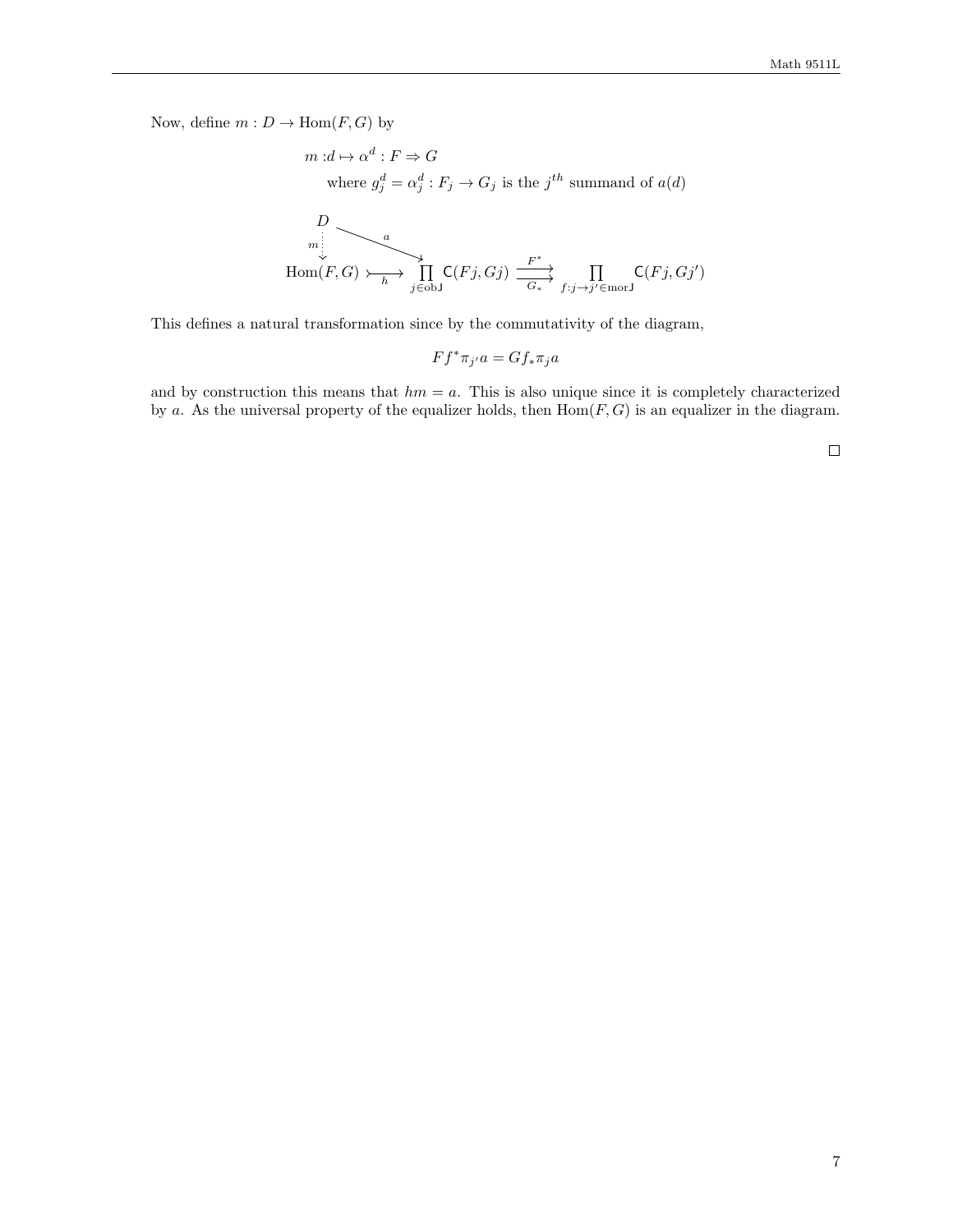# Section 3.3. Preservation, reflection, and creation of limits and colimits

Exercise 3.3.ii. Prove Lemma 3.3.5, that a full and faithful functor reflects both limits and colimits.

Suppose  $F : \mathsf{C} \to \mathsf{D}$  is a fully faithful functor. Given a diagram  $D : \mathsf{J} \to \mathsf{C}$ , then we have the composite  $J \xrightarrow{D} C \xrightarrow{F} D$ . Suppose  $(FL, F\lambda)$  is the limit in D of FD. Our candidate limit in C is  $(L, \lambda)$ . It must be shown that this is indeed a limit in C.

To this end, let  $(X, \alpha)$  be a cone over D. Then,  $(FX, F\alpha)$  is a cone over FD. Then, there exists a unique map of cones  $f: FX \to FL$  from  $(FX, Fa)$  to  $(FL, F\lambda)$ . As F is fully faihtful, then there exists a unique map of cones  $\bar{f}: X \to L$  such that  $F\bar{f} = f$ . This map  $\bar{f}$  is the unique map of cones, showing that  $(L, \lambda)$  is indeed a limit in C. Thus, a full and faithful functor reflects limits (and colimits).

 $\Box$ 

Exercise 3.3.v. Show that the forgetful functors  $U : \mathsf{Set}_* \to \mathsf{Set}$  and  $U : \mathsf{Top}_* \to \mathsf{Top}$  fail to preserve coproducts and explain why this result demonstrates that the connectedness hypothesis in Proposition 3.3.8(ii) is necessary.

> U: Set<sub>\*</sub>  $\rightarrow$  Set does not preserve coproducts: in Set<sub>\*</sub>, a coproduct of A and B is  $(A \coprod b, c)$ . The basepoint c is given by identifying the basepoint  $a \in A$  with the basepoint  $b \in B$ . On the other hand, in Set, the coproduct is  $A[[B, but$

$$
(A \coprod B, c) \not\cong A \coprod B
$$

in general.

Also,  $U: \text{Top}_* \to \text{Top}$  fails to preserve coproducts: a coproduct in  $\text{Top}_*$  is the wedge sum, i.e.,

$$
X \vee Y = X \coprod Y / \sim \qquad \text{where } x_0 \sim y_0
$$

where  $x_0 \in X$ ,  $y_0 \in Y$  are the respective basepoints. On the other hand, in Top, the coproduct of X and Y is  $X \coprod Y$  (disjoint union). But, clearly

$$
X\vee Y\not\cong X\coprod Y
$$

The connectedness hypothesis in Proposition 3.3.8(ii) is necessary:

A coproduct  $\coprod A_j$  is the colimit of a diagram indexed by a *discrete* category J. But a discrete category j∈J is not connected (it only has identity morphisms). Thus, the coproduct is not a connected colimit, and so this hypothesis is needed for 3.3.8(ii) to hold.

 $\Box$ 

# Section 3.4. The representable nature of limits and colimits

Exercise 3.4.ii. Explain in your own words why the Yoneda embedding  $C \hookrightarrow$  Set<sup> $C^{op}$ </sup> preserves and reflects but does not create limits.

By the Yoneda Lemma, the Yoneda embedding  $y : \mathsf{C} \hookrightarrow \mathsf{Set}^{\mathsf{C}^{\mathrm{op}}}$  is full and faitfhful:



 $y$  is fully faithful so it reflects limits by Lemma 3.3.5.  $y$  preserves limits since by Theorem 3.4.2, for any  $F: J \to \mathsf{C}$  whose limit exists:  $\mathsf{C}(X, \lim J F) \cong \lim J \mathsf{C}(X, F-)$ . And  $\mathsf{C}(-, \lim F)$  is the limit of the composite diagram  $J \xrightarrow{F} C \xrightarrow{y} \mathsf{Set}^{\mathsf{C}^{\mathrm{op}}}$ , so y preserves all limits that exist in C; but clearly y is not an equivalence in general and hence cannot create all limits.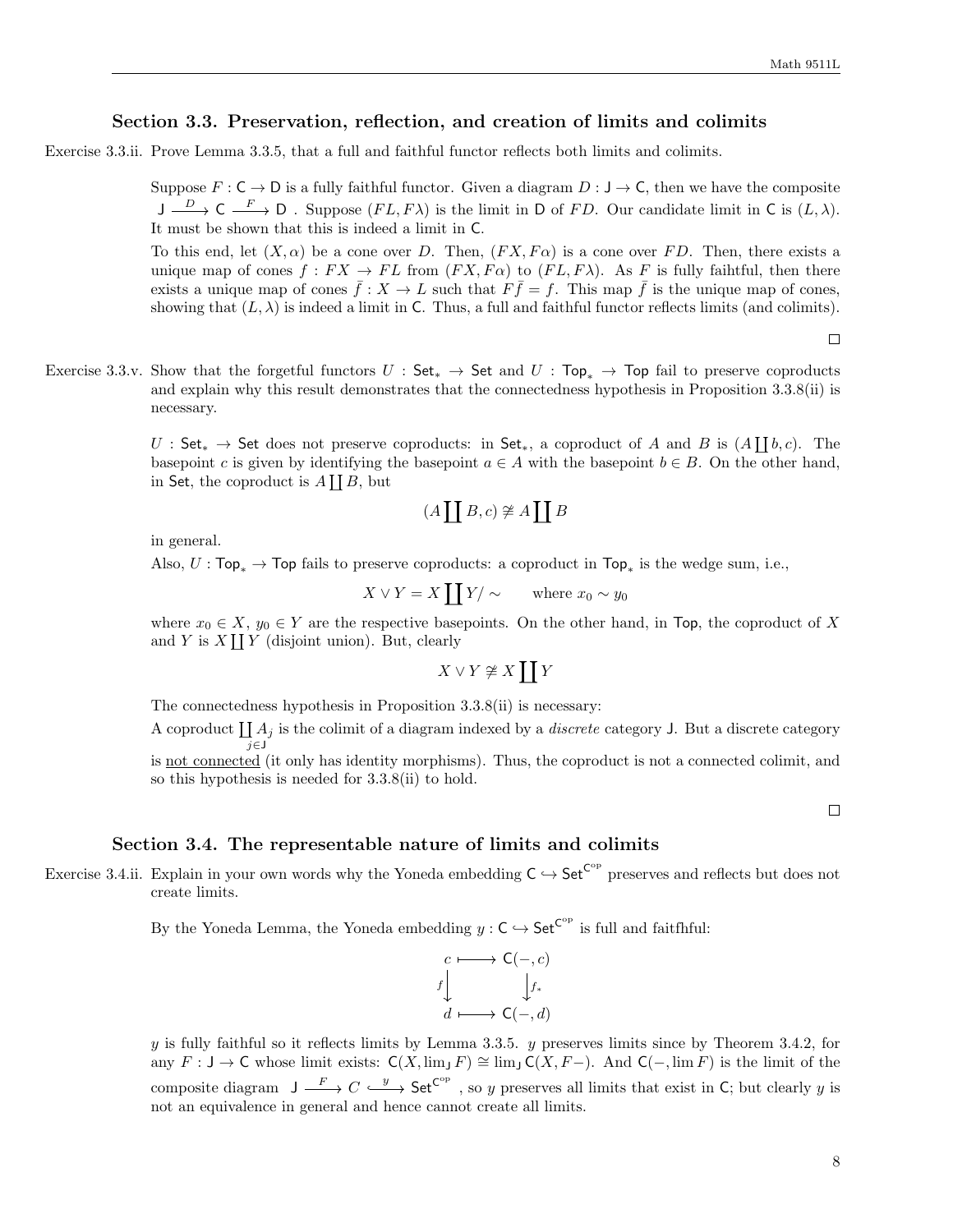#### Section 3.5. Complete and cocomplete categories

Exercise 3.5.i. Let G be a group regarded as 1-object category BG. Describe the colimit of a diagram  $BG \rightarrow$  Set in group-theoretic terms, as was done for the limit in Example 3.2.12.

> To determine the colimit of a left G-set X : BG  $\rightarrow$  Set, define  $\sim$  by  $x \sim y$  iff there exists  $g \in G$ such that  $gx = y$ . This is an equivalence relation since  $ex = x$  (reflexive); if  $gx = y$  then  $g^{-1}y = x$ (symmetric); and if  $gx = y$ ,  $hy = z$ , then  $hgx = z$  (transitive). The colimit of X is then the quotient  $X/\sim$ = set of G-orbits.

> > $\Box$

Exercise 3.5.v. Describe the limits and colimits in the poset of natural numbers with the order relation  $k \leq n$  if and only if k divides n.

> All diagrams in a poset commute, so whether or not there are any morphisms in a diagram is not relevant.

Let  $F: \mathsf{J} \to \mathbb{N}$  be a diagram.

Claim:  $\lim F = \gcd\{Fj \mid j \in J\}$ 

First,  $\lim F \leq Fj$  for all j, hence this is a cone. Also, if  $p \leq Fj$  for all j, so that p | Fj for all j, then  $p | gcd{Fj | j \in J}$  by the greatest common divisor, so  $p \leq \lim F$ . Hence, this claim holds. Claim: colim $F = \text{lcm}\{Fj \mid j \in J\}.$ 

Similarly,  $F_j \leq \text{colim} F$  for all j, hence this is a cone. Also, if  $F_j \leq p$  for all j, so that  $F_j | p$  for all j, then  $\text{lcm}\{Fj \mid j \in J\}$  p by the least common multiple, so  $\text{colim} F \leq p$ . Hence, this claim holds.

 $\Box$ 

Exercise 3.5.vii. Following [Gro58], define a fiber space  $p : E \to B$  to be a morphism in Top. A map of fiber spaces is a commutative square. Thus, the category of fiber spaces is isomorphic to the diagram category Top<sup>2</sup>. We are also interested in the non-full subcategory  $\text{Top}/B \subset \text{Top}^2$  of fiber spaces over B and maps whose codomain component is the identity. Prove the following:

(i) A map



of fiber spaes induces a canonical map from the fiber over a point  $b \in B'$  to the fiber over its image  $f(b) \in B$ .

The canonical map from the fiber over a point  $b \in B'$  to the fiber over its image  $f(b) \in B$  is given by the unique map determined by the following commutative diagram (pullback squares in red and blue):

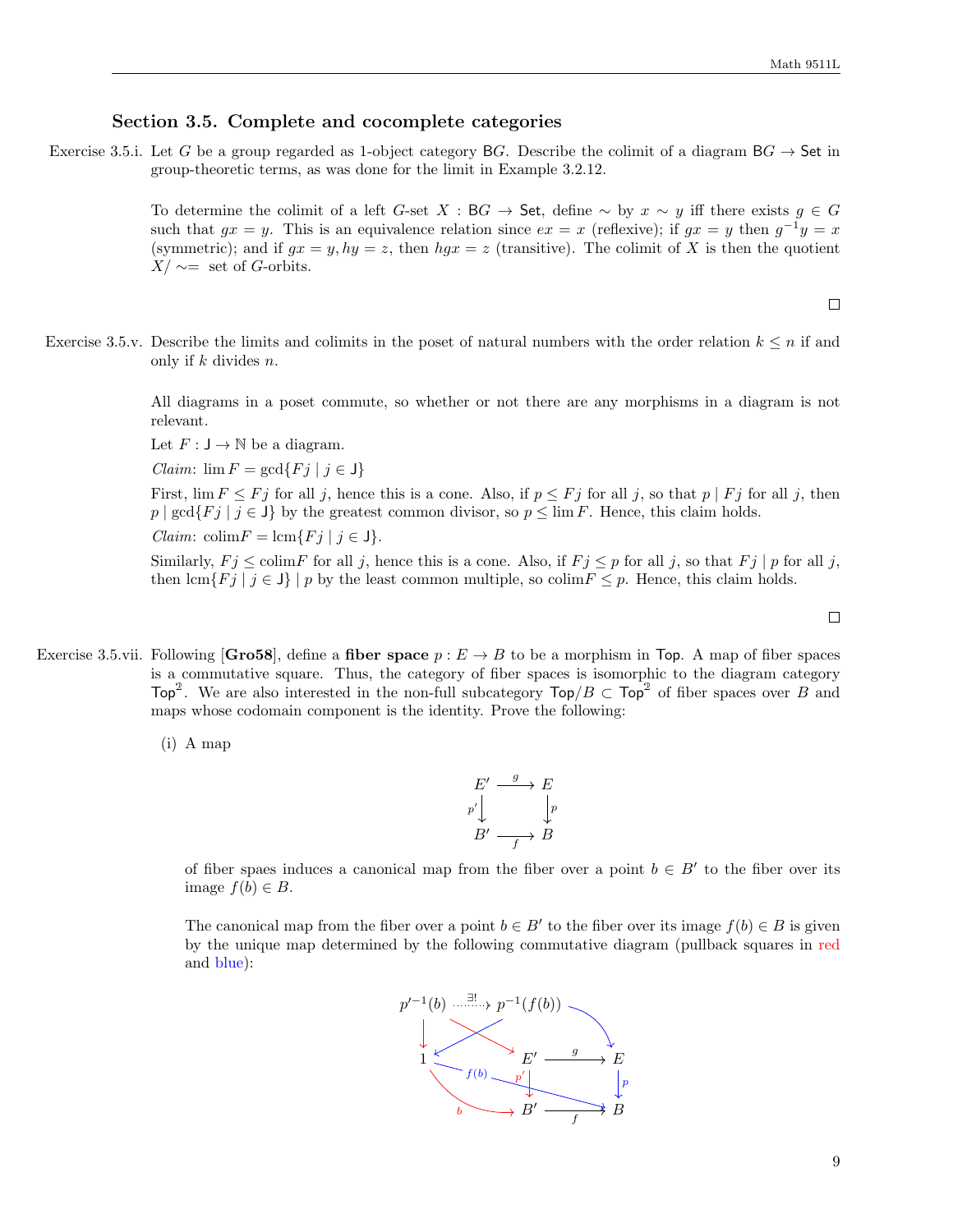(ii) The fiber of a product of fiber spaces is the product of the fibers.

It must be shown that the following holds:

$$
E \times E
$$
  
\n
$$
\downarrow_{p \times p'} = E
$$
  
\n
$$
B \times B'
$$
  
\n
$$
E'
$$
  
\n
$$
\downarrow_{p'}
$$
  
\n
$$
E'
$$
  
\n
$$
\downarrow_{p'}
$$
  
\n
$$
B'
$$
  
\n
$$
E'
$$
  
\n
$$
\downarrow_{p'}
$$

The fiber yields the following pullback:

$$
(p \times p')^{-1}(b, b') \longrightarrow E \times E'
$$
  
\n
$$
\downarrow \qquad \qquad \downarrow \qquad \qquad \downarrow \qquad \downarrow \qquad \downarrow \qquad \downarrow \qquad \downarrow \qquad \downarrow \qquad \downarrow \qquad \downarrow \qquad \downarrow \qquad \downarrow \qquad \downarrow \qquad \downarrow \qquad \downarrow \qquad \downarrow \qquad \downarrow \qquad \downarrow \qquad \downarrow \qquad \downarrow \qquad \downarrow \qquad \downarrow \qquad \downarrow \qquad \downarrow \qquad \downarrow \qquad \downarrow \qquad \downarrow \qquad \downarrow \qquad \downarrow \qquad \downarrow \qquad \downarrow \qquad \downarrow \qquad \downarrow \qquad \downarrow \qquad \downarrow \qquad \downarrow \qquad \downarrow \qquad \downarrow \qquad \downarrow \qquad \downarrow \qquad \downarrow \qquad \downarrow \qquad \downarrow \qquad \downarrow \qquad \downarrow \qquad \downarrow \qquad \downarrow \qquad \downarrow \qquad \downarrow \qquad \downarrow \qquad \downarrow \qquad \downarrow \qquad \downarrow \qquad \downarrow \qquad \downarrow \qquad \downarrow \qquad \downarrow \qquad \downarrow \qquad \downarrow \qquad \downarrow \qquad \downarrow \qquad \downarrow \qquad \downarrow \qquad \downarrow \qquad \downarrow \qquad \downarrow \qquad \downarrow \qquad \downarrow \qquad \downarrow \qquad \downarrow \qquad \downarrow \qquad \downarrow \qquad \downarrow \qquad \downarrow \qquad \downarrow \qquad \downarrow \qquad \downarrow \qquad \downarrow \qquad \downarrow \qquad \downarrow \qquad \downarrow \qquad \downarrow \qquad \downarrow \qquad \downarrow \qquad \downarrow \qquad \downarrow \qquad \downarrow \qquad \downarrow \qquad \downarrow \qquad \downarrow \qquad \downarrow \qquad \downarrow \qquad \downarrow \qquad \downarrow \qquad \downarrow \qquad \downarrow \qquad \downarrow \qquad \downarrow \qquad \downarrow \qquad \downarrow \qquad \downarrow \qquad \downarrow \qquad \downarrow \qquad \downarrow \qquad \downarrow \qquad \downarrow \qquad \downarrow \qquad \downarrow \qquad \downarrow \qquad \downarrow \qquad \downarrow \qquad \downarrow \qquad \downarrow \qquad \downarrow \qquad \downarrow \qquad \downarrow \qquad \downarrow \qquad \downarrow \qquad \downarrow \qquad \downarrow \qquad \downarrow \
$$

Since products commute with pullbacks, then

$$
(p \times p')^{-1}(b, b') \cong p^{-1}(b) \times p'^{-1}(b')
$$

Thus, the fiber of a product of fiber spaces is the product of the fibers.

 $\Box$ 

A projection  $B \times F \to B$  defines a **trivial fiber space** over B, a definition that makes sense for any space F.

(iii) Show that the fiber of a trivial fiber space  $B \times F \to B$  is isomorphic to F.

To show that the fiber of  $B \times F \to B$  is isomorphic to F, it is equivalent to this being a pullback:



The following holds for  $X \in \mathsf{Top}$ :



where  $h(x) := \pi_2 \circ f(x)$ . This commutes since  $\iota h(x) = f(x)$  and  $\pi_1 f(x) = b$  by commutativity of  $X \longrightarrow B \times F$  $\downarrow$ . Hence, the aforementioned square is indeed a pullback square.  $1 \longrightarrow B$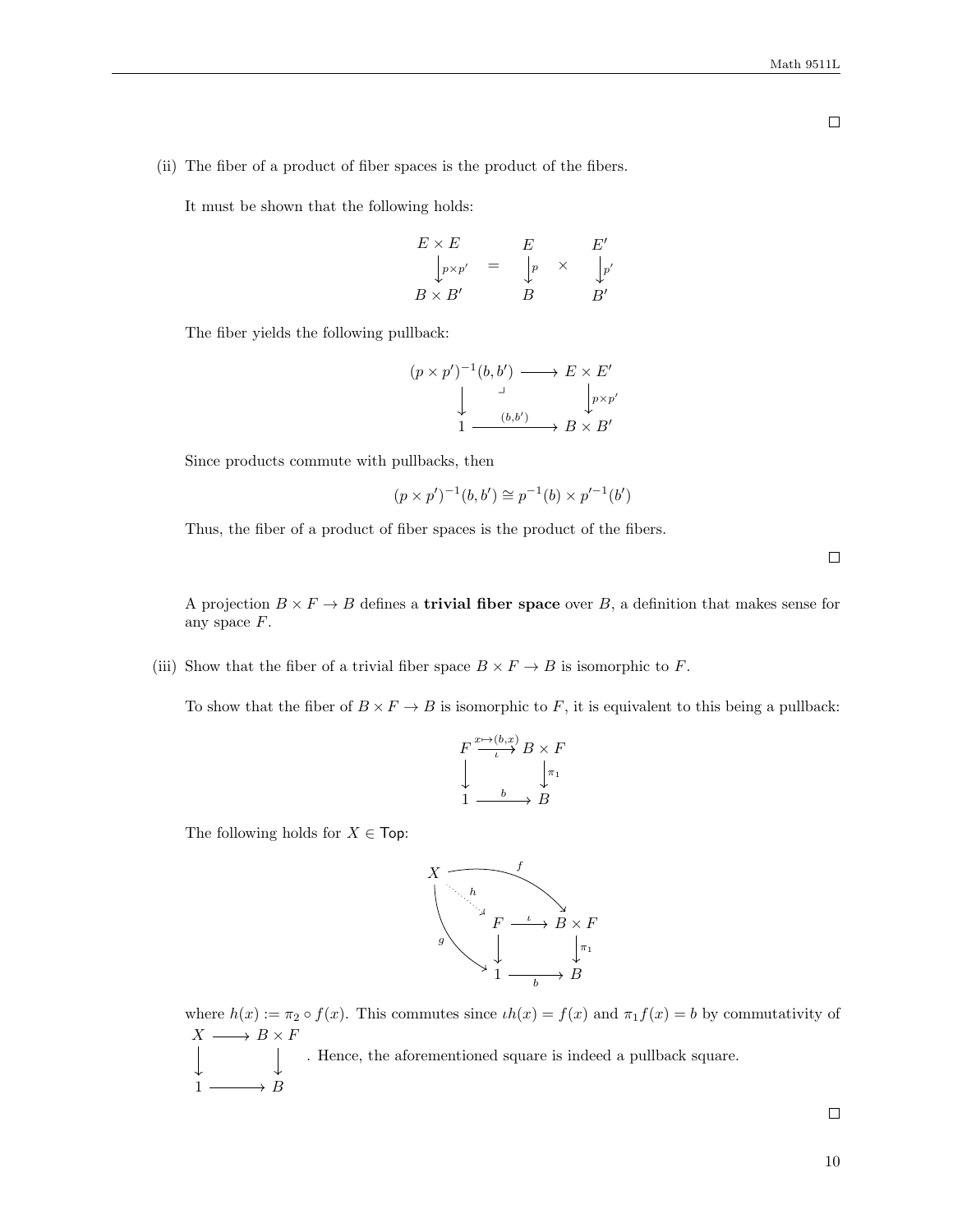(iv) Characterize the isomorphisms in  $\text{Top}/B$  between two trivial fiber spaces (with a priori distinct fibers) over B.

Suppose we have two trivial fiber spaces over  $B$  as follows.



Claim:  $f = id_B \times f'$  where  $f' : F \to G$ . Let  $(x, y) \in B \times F$ . Then,

$$
\pi_1(x, y) = x
$$
  
\n
$$
\pi'_1(x, y) = \pi'_1(f_1(x), f_2(x)) = f_1(x)
$$
  
\n
$$
\Rightarrow f_1 = id
$$

Hence,  $f': F \to G$  is an isomorphism if there exists an isomorphism  $f'' : G \to F$ .

 $\Box$ 

(v) Prove that the assignment of the set of continuous sections of a fiber space over  $B$  defines a functor  $Sect : Top/B \rightarrow Set.$ 

The functor Sect is representable:

$$
\mathsf{Top}/B\left(\begin{array}{c} B \\ \bigcup\limits_{B}^{\mathsf{I}}\mathrm{id}_B \end{array},-\right):\mathsf{Top}/B\to\mathsf{Set}
$$

That is, we have:

$$
B \xrightarrow{\ s \ } E \xrightarrow{\ f \ } E'
$$
  
id<sub>B</sub>  $\downarrow p \qquad p'$ 

so that

$$
\mathsf{Top}/B(\mathrm{id}_B,p)\to \mathsf{Top}/B(\mathrm{id}_B,p')
$$

is given by

$$
s\longmapsto f\circ s
$$

Hence, we have the following pullback square:

$$
E' \xrightarrow{g} E
$$
  
\n
$$
p' \downarrow \qquad \qquad \downarrow p
$$
  
\n
$$
B' \xrightarrow{g} B
$$

Given p, define  $Sect(p) := \{ s : B \to E \mid ps = id \}.$  That is,

$$
\mathrm{Sect} : (\mathsf{Top}^2_{\mathrm{pb}})^{\mathrm{op}} \longrightarrow \mathsf{Set}
$$

and given  $s \in \text{Sect}(p)$ ,  $s' \in \text{Sect}(p')$  must be defined by the following diagram (of pullback squares).